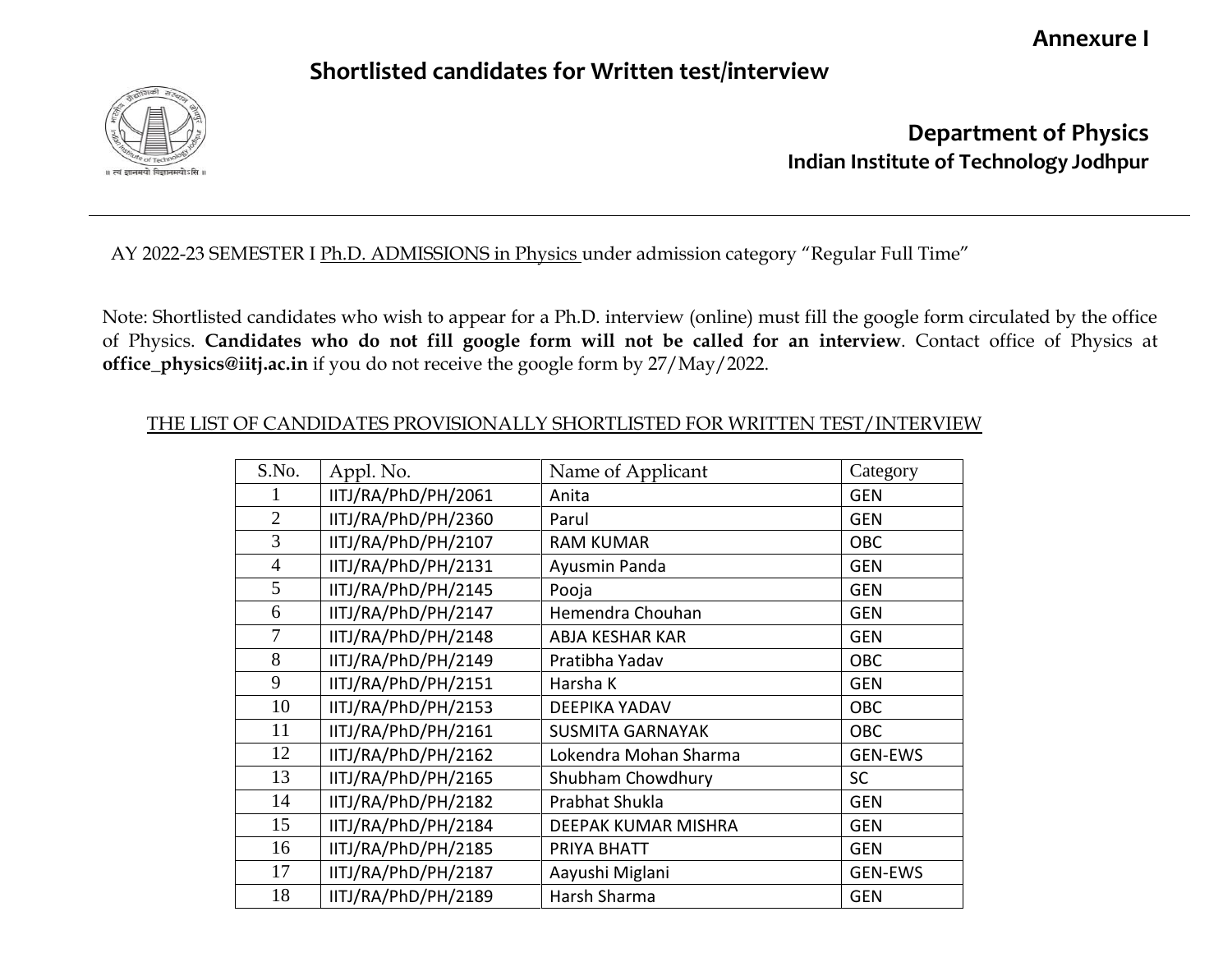| 19 | IITJ/RA/PhD/PH/2192 | Roshan Kumar Singh           | <b>GEN</b>     |
|----|---------------------|------------------------------|----------------|
| 20 | IITJ/RA/PhD/PH/2194 | vaibhav                      | OBC            |
| 21 | IITJ/RA/PhD/PH/2196 | Pradyuman Singh              | <b>GEN</b>     |
| 22 | IITJ/RA/PhD/PH/2197 | Pragya Varshney              | <b>GEN</b>     |
| 23 | IITJ/RA/PhD/PH/2203 | MUKESH KUMAR THAKAN          | OBC            |
| 24 | IITJ/RA/PhD/PH/2207 | <b>NIDHI RAWAT</b>           | <b>GEN</b>     |
| 25 | IITJ/RA/PhD/PH/2208 | Asha Kumari                  | OBC            |
| 26 | IITJ/RA/PhD/PH/2217 | Akash Arya                   | <b>SC</b>      |
| 27 | IITJ/RA/PhD/PH/2218 | Shyam Kumar Raghuwanshi      | <b>GEN</b>     |
| 28 | IITJ/RA/PhD/PH/2220 | <b>Tushar Singh Gosain</b>   | <b>GEN</b>     |
| 29 | IITJ/RA/PhD/PH/2221 | <b>Atul Kumar</b>            | OBC            |
| 30 | IITJ/RA/PhD/PH/2222 | RAISING ARCHANA BAIRIGANJAN  | <b>GEN-EWS</b> |
| 31 | IITJ/RA/PhD/PH/2223 | NARESHKUMAR RAMLAL PRAJAPATI | <b>GEN</b>     |
| 32 | IITJ/RA/PhD/PH/2224 | <b>RAHUL R</b>               | OBC            |
| 33 | IITJ/RA/PhD/PH/2225 | Yoginder Singh               | <b>GEN</b>     |
| 34 | IITJ/RA/PhD/PH/2226 | Anuradha                     | <b>GEN-EWS</b> |
| 35 | IITJ/RA/PhD/PH/2227 | SUDIPTO BARMAN               | <b>SC</b>      |
| 36 | IITJ/RA/PhD/PH/2228 | Manoj Kumar Nayak            | <b>GEN-EWS</b> |
| 37 | IITJ/RA/PhD/PH/2229 | Kartika Sharma               | OBC            |
| 38 | IITJ/RA/PhD/PH/2231 | <b>SANJOY DUTTA</b>          | <b>GEN</b>     |
| 39 | IITJ/RA/PhD/PH/2232 | Vipulkumar Rohit             | SC             |
| 40 | IITJ/RA/PhD/PH/2234 | Aaryan Mehra                 | <b>GEN</b>     |
| 41 | IITJ/RA/PhD/PH/2235 | Ankur Majumder               | <b>GEN</b>     |
| 42 | IITJ/RA/PhD/PH/2237 | Brahmananda Behera           | <b>SC</b>      |
| 43 | IITJ/RA/PhD/PH/2238 | <b>VINOD GANAPATI BHAT</b>   | GEN-EWS        |
| 44 | IITJ/RA/PhD/PH/2241 | <b>SURESH KUMAR</b>          | <b>SC</b>      |
| 45 | IITJ/RA/PhD/PH/2243 | Vipin                        | <b>SC</b>      |
| 46 | IITJ/RA/PhD/PH/2244 | RAVIKANT                     | <b>SC</b>      |
| 47 | IITJ/RA/PhD/PH/2245 | nitin kishore rawat          | <b>GEN</b>     |
| 48 | IITJ/RA/PhD/PH/2246 | <b>SAYANTAN GHOSH</b>        | GEN-EWS        |
| 49 | IITJ/RA/PhD/PH/2247 | Anita Rani                   | <b>GEN-EWS</b> |
| 50 | IITJ/RA/PhD/PH/2248 | sharanya dattamandal         | <b>GEN</b>     |
| 51 | IITJ/RA/PhD/PH/2250 | <b>ASHUTOSH DWIBEDI</b>      | <b>GEN</b>     |
| 52 | IITJ/RA/PhD/PH/2252 | <b>Gopal Garg</b>            | <b>GEN</b>     |
| 53 | IITJ/RA/PhD/PH/2253 | <b>SUBHANKAR MISHRA</b>      | <b>GEN</b>     |
| 54 | IITJ/RA/PhD/PH/2255 | Yashrajsinh Mahida           | <b>GEN</b>     |
| 55 | IITJ/RA/PhD/PH/2263 | khushwant gour               | <b>GEN</b>     |
| 56 | IITJ/RA/PhD/PH/2264 | <b>ARPITA RANA</b>           | OBC            |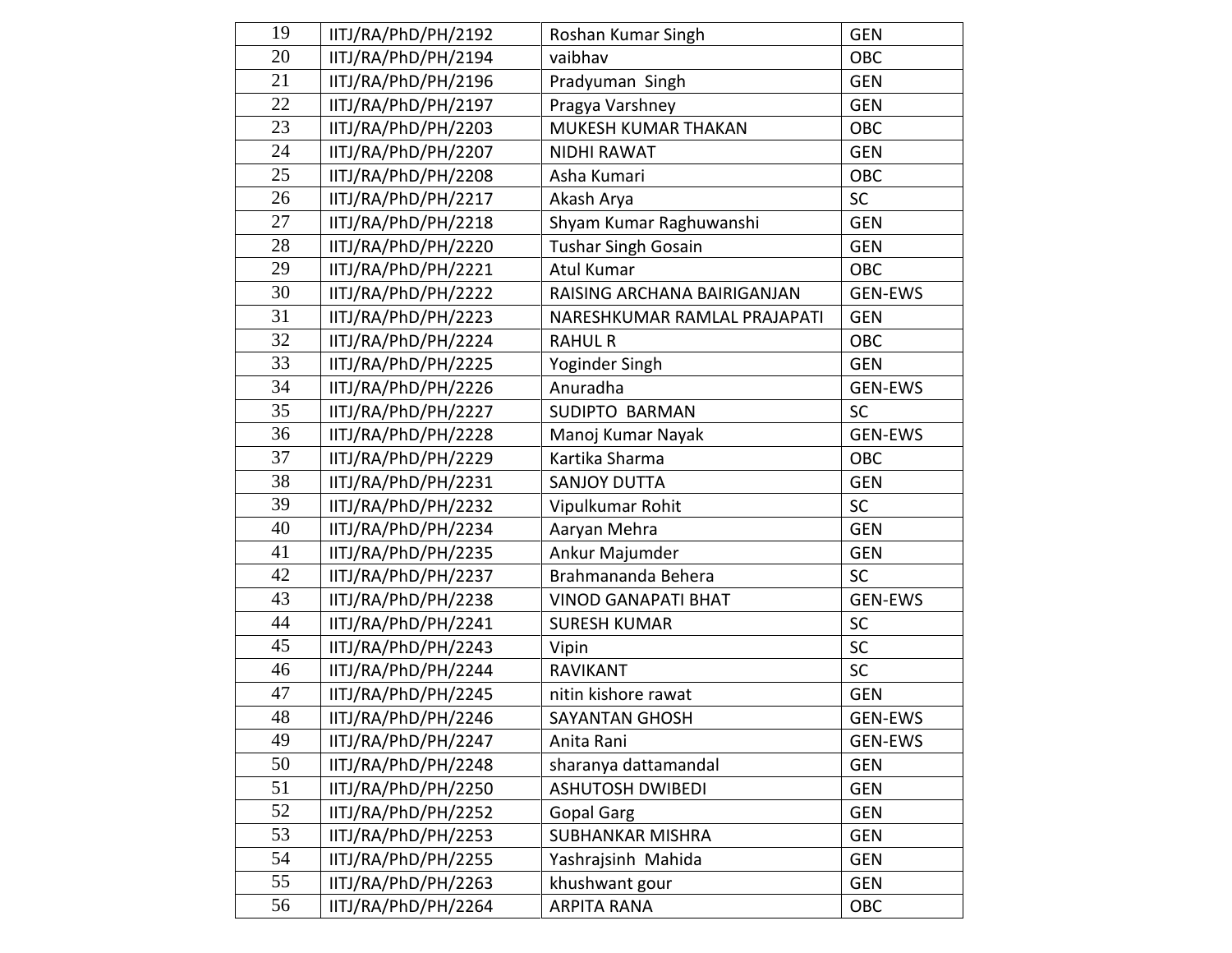| 57 | IITJ/RA/PhD/PH/2265 | Pooja Kumari                | <b>GEN</b>     |
|----|---------------------|-----------------------------|----------------|
| 58 | IITJ/RA/PhD/PH/2266 | Shivam Tyagi                | <b>GEN</b>     |
| 59 | IITJ/RA/PhD/PH/2268 | SHASHANK CHAKRAVARTI        | OBC            |
| 60 | IITJ/RA/PhD/PH/2270 | Abhishek Kumar Sharma       | <b>GEN</b>     |
| 61 | IITJ/RA/PhD/PH/2271 | Hakim Jahan Sekhe           | <b>GEN</b>     |
| 62 | IITJ/RA/PhD/PH/2272 | <b>JAYASHISH DAS</b>        | <b>GEN</b>     |
| 63 | IITJ/RA/PhD/PH/2273 | Anshika Bansal              | <b>GEN</b>     |
| 64 | IITJ/RA/PhD/PH/2278 | Yash Patley                 | <b>SC</b>      |
| 65 | IITJ/RA/PhD/PH/2279 | Nitin Nayak                 | OBC            |
| 66 | IITJ/RA/PhD/PH/2284 | <b>SUMIT MODANWAL</b>       | OBC            |
| 67 | IITJ/RA/PhD/PH/2285 | Sunidhi Sunidhi Punia       | <b>GEN</b>     |
| 68 | IITJ/RA/PhD/PH/2286 | MADHUSMITA JENA             | <b>GEN</b>     |
| 69 | IITJ/RA/PhD/PH/2290 | Bivek Ranjan Subba          | <b>ST</b>      |
| 70 | IITJ/RA/PhD/PH/2291 | Varsha Gautam               | <b>GEN</b>     |
| 71 | IITJ/RA/PhD/PH/2293 | <b>POOJA</b>                | OBC            |
| 72 | IITJ/RA/PhD/PH/2295 | <b>AALAKH KUMAR</b>         | <b>SC</b>      |
| 73 | IITJ/RA/PhD/PH/2296 | Anirban Dasgupta            | <b>GEN-EWS</b> |
| 74 | IITJ/RA/PhD/PH/2298 | <b>ARITRA MUKHERJEE</b>     | <b>GEN</b>     |
| 75 | IITJ/RA/PhD/PH/2299 | Priya Mittal                | <b>GEN-EWS</b> |
| 76 | IITJ/RA/PhD/PH/2300 | Abhijit Paul                | OBC            |
| 77 | IITJ/RA/PhD/PH/2301 | <b>NEPAL SAHU</b>           | OBC            |
| 78 | IITJ/RA/PhD/PH/2302 | <b>TIPPUSULTAN B</b>        | OBC            |
| 79 | IITJ/RA/PhD/PH/2303 | RAJRUPA BANERJEE            | <b>GEN</b>     |
| 80 | IITJ/RA/PhD/PH/2304 | <b>BHUMIKA SAHU</b>         | OBC            |
| 81 | IITJ/RA/PhD/PH/2305 | Rishav Raj                  | <b>GEN-EWS</b> |
| 82 | IITJ/RA/PhD/PH/2308 | <b>DIP MANNA</b>            | <b>GEN-EWS</b> |
| 83 | IITJ/RA/PhD/PH/2310 | Sudhanva Joshi              | <b>GEN</b>     |
| 84 | IITJ/RA/PhD/PH/2313 | RAJESH NAHAKA               | OBC            |
| 85 | IITJ/RA/PhD/PH/2314 | <b>EKTA</b>                 | <b>SC</b>      |
| 86 | IITJ/RA/PhD/PH/2316 | SANKHASUBHRA MUKHOPADHYAY   | GEN            |
| 87 | IITJ/RA/PhD/PH/2347 | Venkata Sai Anirudh Pullela | <b>GEN-EWS</b> |
| 88 | IITJ/RA/PhD/PH/2349 | Dinesh Dinesh               | <b>GEN</b>     |
| 89 | IITJ/RA/PhD/PH/2350 | Amit Yadav                  | OBC            |
| 90 | IITJ/RA/PhD/PH/2354 | Vishnu Saraswat             | <b>GEN-EWS</b> |
| 91 | IITJ/RA/PhD/PH/2355 | Rekha Rani                  | <b>GEN</b>     |
| 92 | IITJ/RA/PhD/PH/2356 | POULAMI DAS                 | <b>SC</b>      |
| 93 | IITJ/RA/PhD/PH/2358 | Sunil Batesar               | OBC            |
| 94 | IITJ/RA/PhD/PH/2360 | Ankit                       | <b>GEN</b>     |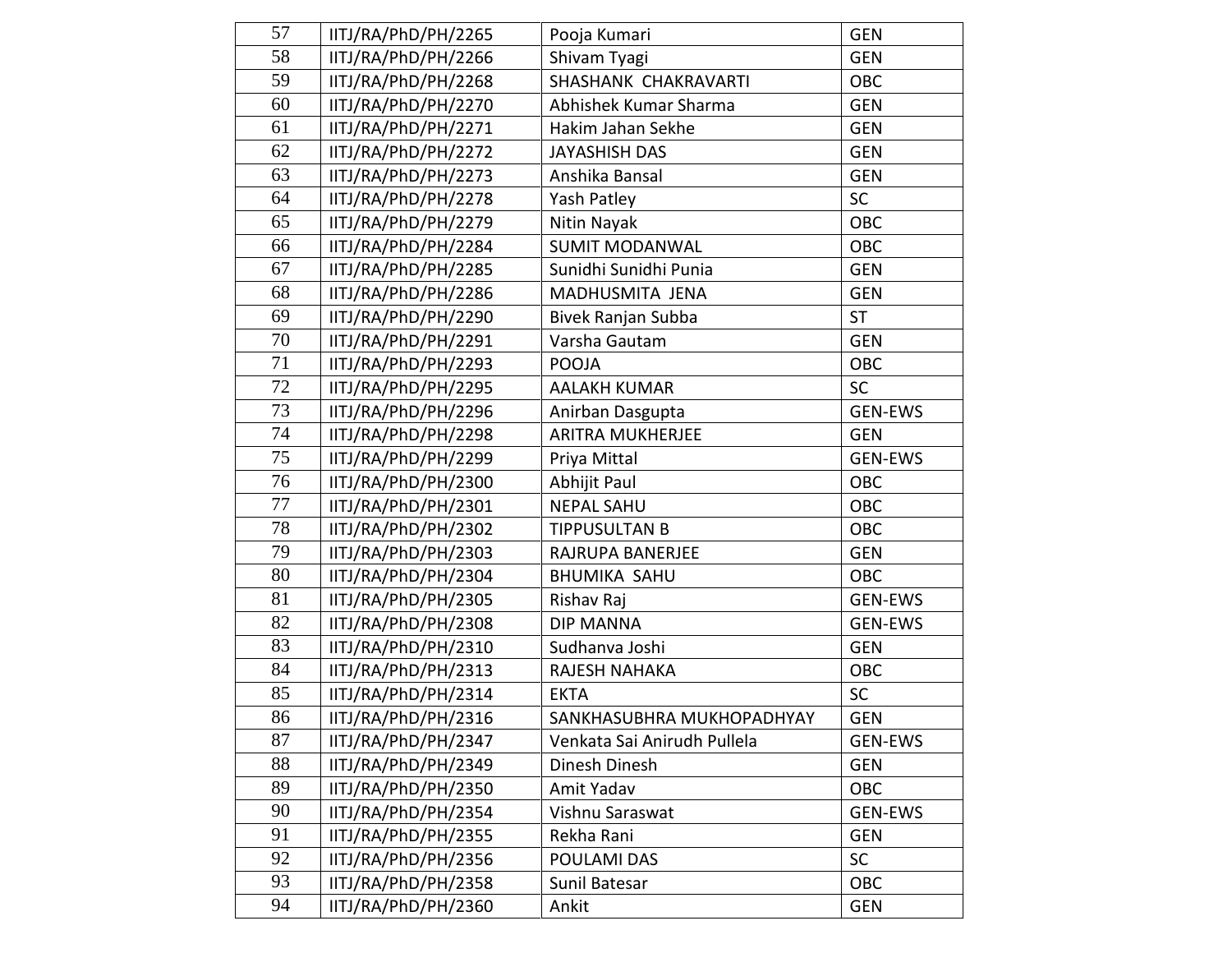| 95  | IITJ/RA/PhD/PH/2361 | <b>SHUVADIP GANGULI</b>   | <b>GEN</b>     |
|-----|---------------------|---------------------------|----------------|
| 96  | IITJ/RA/PhD/PH/2363 | <b>VIKAS</b>              | OBC            |
| 97  | IITJ/RA/PhD/PH/2365 | Basharat Hussain Wani     | <b>GEN</b>     |
| 98  | IITJ/RA/PhD/PH/2366 | Sreyan Bhowmick           | <b>GEN</b>     |
| 99  | IITJ/RA/PhD/PH/2368 | <b>ZUBAIR NABI GANAIE</b> | <b>GEN</b>     |
| 100 | IITJ/RA/PhD/PH/2369 | RAJAT KUMAR MANDAL        | <b>GEN</b>     |
| 101 | IITJ/RA/PhD/PH/2370 | Rajneil Baruah            | <b>GEN</b>     |
| 102 | IITJ/RA/PhD/PH/2372 | Partha pratim Das         | OBC            |
| 103 | IITJ/RA/PhD/PH/2373 | ARKABRATA MISHRA          | <b>GEN</b>     |
| 104 | IITJ/RA/PhD/PH/2378 | <b>RANJAN KUMAR</b>       | OBC            |
| 105 | IITJ/RA/PhD/PH/2379 | Kanha Ram Khator          | OBC            |
| 106 | IITJ/RA/PhD/PH/2380 | PUBALI DIHINGIA           | OBC            |
| 107 | IITJ/RA/PhD/PH/2381 | Minakshi                  | <b>GEN-EWS</b> |
| 108 | IITJ/RA/PhD/PH/2382 | <b>ANIL ANIL</b>          | <b>SC</b>      |
| 109 | IITJ/RA/PhD/PH/2383 | <b>ABHINAV JANGIR</b>     | OBC            |
| 110 | IITJ/RA/PhD/PH/2384 | <b>SHUBHAM GARG</b>       | <b>GEN-EWS</b> |
| 111 | IITJ/RA/PhD/PH/2386 | Payal Swami               | OBC            |
| 112 | IITJ/RA/PhD/PH/2388 | <b>PRAVEEN KUMAR</b>      | OBC            |
| 113 | IITJ/RA/PhD/PH/2389 | Nirankush Mahanta         | <b>GEN</b>     |
| 114 | IITJ/RA/PhD/PH/2391 | Rakshita Sharma           | <b>GEN</b>     |
| 115 | IITJ/RA/PhD/PH/2392 | ANUJ KUMAR VASHISTH       | <b>GEN</b>     |
| 116 | IITJ/RA/PhD/PH/2394 | Gourab Roy                | <b>GEN</b>     |
| 117 | IITJ/RA/PhD/PH/2396 | Ankita Sharma             | OBC            |
| 118 | IITJ/RA/PhD/PH/2397 | Manju Kumari              | <b>SC</b>      |
| 119 | IITJ/RA/PhD/PH/2398 | kamal kishore             | OBC            |
| 120 | IITJ/RA/PhD/PH/2399 | <b>MANUT</b>              | OBC            |
| 121 | IITJ/RA/PhD/PH/2402 | <b>SIMRAN Gakhar</b>      | <b>GEN</b>     |
| 122 | IITJ/RA/PhD/PH/2404 | Khushboo Gupta            | <b>GEN</b>     |
| 123 | IITJ/RA/PhD/PH/2407 | Nibedan Nanda             | <b>GEN</b>     |
| 124 | IITJ/RA/PhD/PH/2408 | MUKESH KUMAR SAMAL        | OBC            |
| 125 | IITJ/RA/PhD/PH/2413 | Shivam                    | <b>GEN</b>     |
| 126 | IITJ/RA/PhD/PH/2414 | Abhinava Goswami          | <b>GEN-EWS</b> |
| 127 | IITJ/RA/PhD/PH/2416 | Shubham Gupta             | <b>GEN</b>     |
| 128 | IITJ/RA/PhD/PH/2417 | <b>SOURAV DUTTA</b>       | <b>GEN</b>     |
| 129 | IITJ/RA/PhD/PH/2418 | Sahil Sharma              | <b>GEN</b>     |
| 130 | IITJ/RA/PhD/PH/2420 | Ramniwas Kumhar           | OBC            |
| 131 | IITJ/RA/PhD/PH/2422 | <b>MANOJ KUMAR</b>        | OBC            |
| 132 | IITJ/RA/PhD/PH/2425 | HIMANSHUSHEKHAR DAS       | OBC            |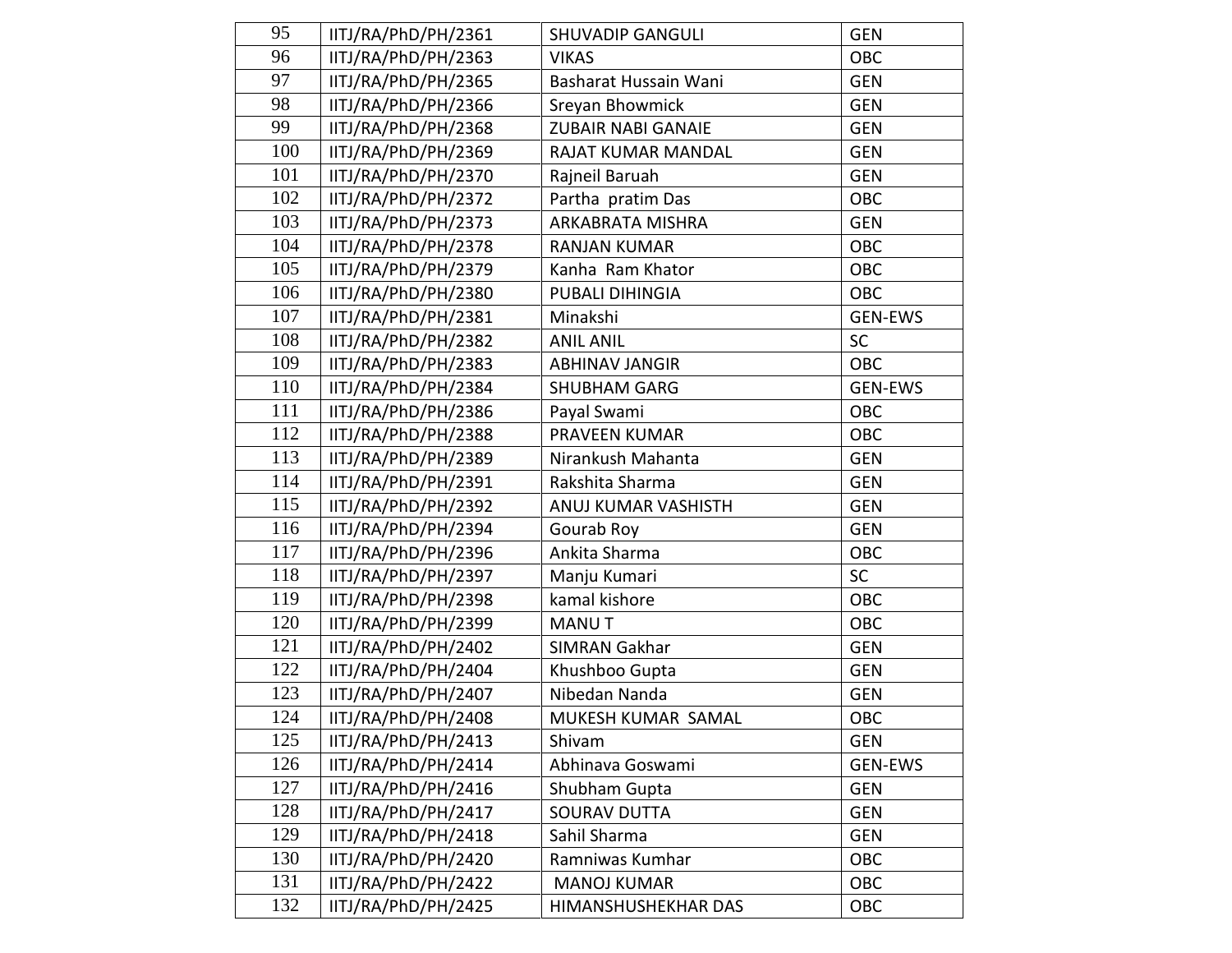| 133 | IITJ/RA/PhD/PH/2426 | Krishnananda C P             | OBC            |
|-----|---------------------|------------------------------|----------------|
| 134 | IITJ/RA/PhD/PH/2428 | Honey Tyagi                  | <b>GEN-EWS</b> |
| 135 | IITJ/RA/PhD/PH/2430 | Shraddha Singhal             | <b>GEN</b>     |
| 136 | IITJ/RA/PhD/PH/2431 | <b>Rahul Narang</b>          | <b>GEN</b>     |
| 137 | IITJ/RA/PhD/PH/2433 | Anil Kumar Pradhan           | OBC            |
| 138 | IITJ/RA/PhD/PH/2434 | Mr. Abdullah                 | <b>GEN-EWS</b> |
| 139 | IITJ/RA/PhD/PH/2435 | Shah Nawaz Ali               | PD-GEN         |
| 140 | IITJ/RA/PhD/PH/2436 | <b>HARIHAR PRADHAN</b>       | <b>SC</b>      |
| 141 | IITJ/RA/PhD/PH/2437 | Deepak Kumar Gond            | OBC            |
| 142 | IITJ/RA/PhD/PH/2439 | Tejasvini Singh              | <b>SC</b>      |
| 143 | IITJ/RA/PhD/PH/2444 | <b>NIKHIL RAJ GUPTA</b>      | <b>GEN</b>     |
| 144 | IITJ/RA/PhD/PH/2446 | <b>CHAYANIKA SHARMA</b>      | <b>GEN</b>     |
| 145 | IITJ/RA/PhD/PH/2447 | Sudarshan Das                | OBC            |
| 146 | IITJ/RA/PhD/PH/2448 | PIJUSH DAS                   | <b>SC</b>      |
| 147 | IITJ/RA/PhD/PH/2452 | <b>KARISHMA SHARMA</b>       | <b>GEN-EWS</b> |
| 148 | IITJ/RA/PhD/PH/2456 | SOUMYA RANJAN NAYAK          | <b>GEN-EWS</b> |
| 149 | IITJ/RA/PhD/PH/2457 | ROHIT DAHIYA                 | <b>SC</b>      |
| 150 | IITJ/RA/PhD/PH/2458 | mohit mehta                  | <b>GEN-EWS</b> |
| 151 | IITJ/RA/PhD/PH/2460 | <b>SMRITIPARNA GHOSH</b>     | <b>GEN</b>     |
| 152 | IITJ/RA/PhD/PH/2461 | Kanak Aggarwal               | <b>GEN-EWS</b> |
| 153 | IITJ/RA/PhD/PH/2462 | Shanto TA                    | <b>GEN</b>     |
| 154 | IITJ/RA/PhD/PH/2465 | Manish Mohan Shrungare       | <b>SC</b>      |
| 155 | IITJ/RA/PhD/PH/2467 | manshu dhillon               | <b>GEN-EWS</b> |
| 156 | IITJ/RA/PhD/PH/2468 | Pavithran M                  | OBC            |
| 157 | IITJ/RA/PhD/PH/2469 | Gaurav Rudra Malik           | <b>GEN</b>     |
| 158 | IITJ/RA/PhD/PH/2470 | Shibotosh Biswas             | <b>GEN</b>     |
| 159 | IITJ/RA/PhD/PH/2471 | <b>Mahipal Singh Rathore</b> | <b>GEN</b>     |
| 160 | IITJ/RA/PhD/PH/2472 | Rishi C                      | OBC            |
| 161 | IITJ/RA/PhD/PH/2478 | Jyoti Verma                  | SC             |
| 162 | IITJ/RA/PhD/PH/2488 | Rakshit Chauhan              | <b>GEN</b>     |
| 163 | IITJ/RA/PhD/PH/2489 | Aman Dobhal                  | <b>GEN</b>     |
| 164 | IITJ/RA/PhD/PH/2490 | <b>SAHIL RATHI</b>           | <b>GEN</b>     |
| 165 | IITJ/RA/PhD/PH/2493 | SACHIN KUMAR SINGH           | OBC            |
| 166 | IITJ/RA/PhD/PH/2494 | <b>RITU RANI</b>             | <b>GEN</b>     |
| 167 | IITJ/RA/PhD/PH/2498 | Meenakshi                    | <b>GEN-EWS</b> |
| 168 | IITJ/RA/PhD/PH/2500 | <b>RAJIV KUMAR</b>           | OBC            |
| 169 | IITJ/RA/PhD/PH/2501 | <b>ADITHYALJ</b>             | OBC            |
| 170 | IITJ/RA/PhD/PH/2502 | Shubhabrata Dutta            | OBC            |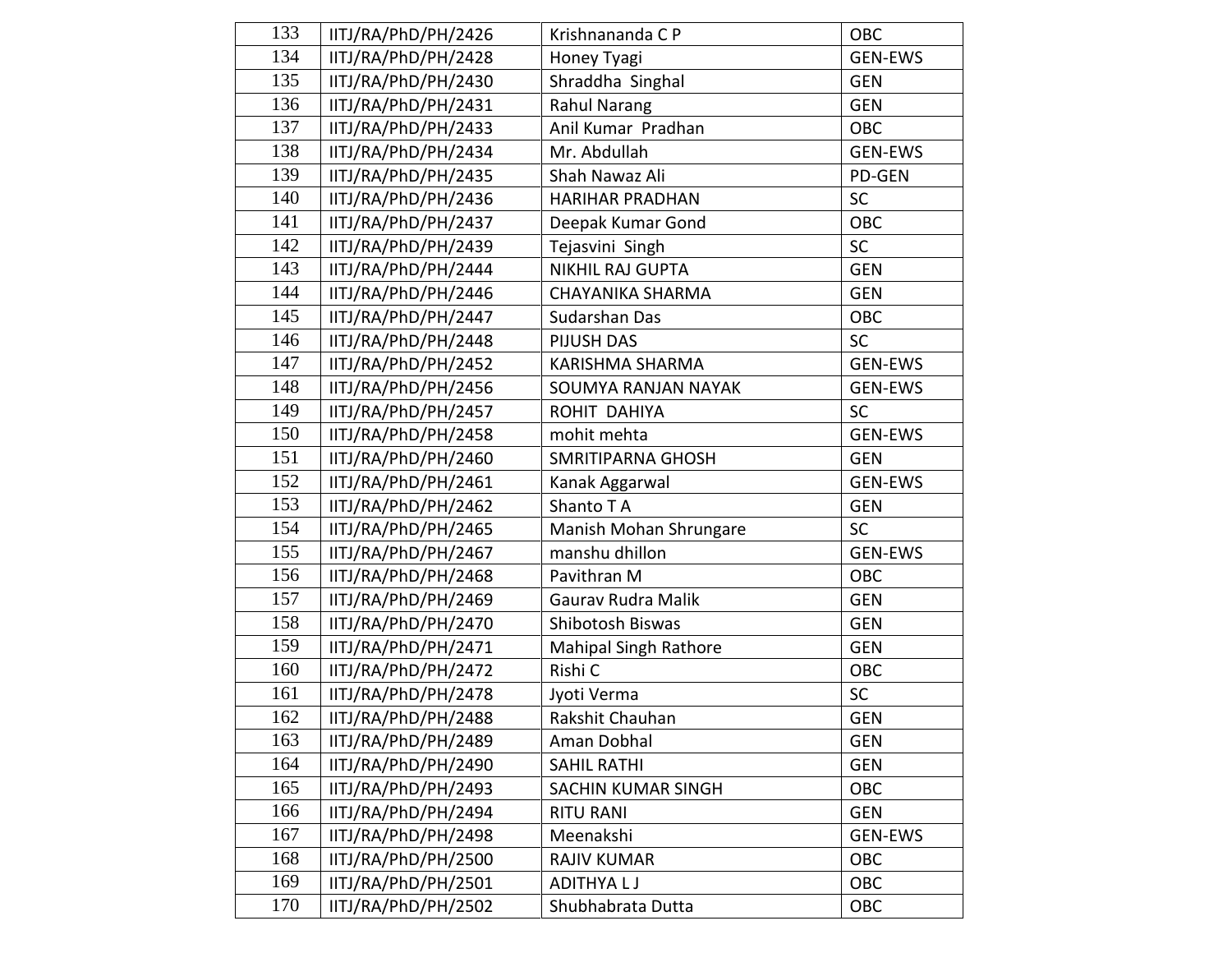| 171 | IITJ/RA/PhD/PH/2504 | Shivam Raj                  | <b>GEN</b>     |
|-----|---------------------|-----------------------------|----------------|
| 172 | IITJ/RA/PhD/PH/2505 | <b>SNEHANKUR BISWAS</b>     | <b>SC</b>      |
| 173 | IITJ/RA/PhD/PH/2506 | Sagnik Mondal               | <b>GEN</b>     |
| 174 | IITJ/RA/PhD/PH/2507 | Mehak Loyal                 | <b>GEN</b>     |
| 175 | IITJ/RA/PhD/PH/2508 | <b>MANOJ KUMAR ROUT</b>     | <b>GEN</b>     |
| 176 | IITJ/RA/PhD/PH/2509 | Ajay Kumar                  | OBC            |
| 177 | IITJ/RA/PhD/PH/2511 | ANSHUL SHARMA               | GEN-EWS        |
| 178 | IITJ/RA/PhD/PH/2512 | Ankit Kumar                 | OBC            |
| 179 | IITJ/RA/PhD/PH/2513 | Himani                      | GEN-EWS        |
| 180 | IITJ/RA/PhD/PH/2517 | <b>SADDAM HUSSAIN</b>       | OBC            |
| 181 | IITJ/RA/PhD/PH/2518 | <b>MAHESH KUMAR</b>         | <b>ST</b>      |
| 182 | IITJ/RA/PhD/PH/2520 | <b>KULDEEP PRAJAPAT</b>     | OBC            |
| 183 | IITJ/RA/PhD/PH/2523 | Nitinkumar Ladhva           | <b>GEN</b>     |
| 184 | IITJ/RA/PhD/PH/2524 | Komal Rani                  | <b>GEN</b>     |
| 185 | IITJ/RA/PhD/PH/2525 | PRIYANK BHARDWAJ            | <b>GEN-EWS</b> |
| 186 | IITJ/RA/PhD/PH/2526 | Sanchita Das                | <b>GEN</b>     |
| 187 | IITJ/RA/PhD/PH/2527 | Avinash Tetarwal            | OBC            |
| 188 | IITJ/RA/PhD/PH/2528 | Sandeep Singh               | <b>SC</b>      |
| 189 | IITJ/RA/PhD/PH/2532 | Gurwinder Singh             | <b>GEN</b>     |
| 190 | IITJ/RA/PhD/PH/2533 | K N Suhas                   | <b>GEN</b>     |
| 191 | IITJ/RA/PhD/PH/2534 | Smriti                      | <b>GEN</b>     |
| 192 | IITJ/RA/PhD/PH/2535 | Atrayee Mishra              | <b>GEN</b>     |
| 193 | IITJ/RA/PhD/PH/2536 | Garima Kaura                | <b>GEN</b>     |
| 194 | IITJ/RA/PhD/PH/2537 | SAPTARSHI DEY               | <b>GEN</b>     |
| 195 | IITJ/RA/PhD/PH/2539 | <b>SAHIL MAKKAR</b>         | <b>GEN-EWS</b> |
| 196 | IITJ/RA/PhD/PH/2541 | Abhishek Kataria            | <b>SC</b>      |
| 197 | IITJ/RA/PhD/PH/2542 | Akshdeep Kaur               | SC             |
| 198 | IITJ/RA/PhD/PH/2543 | Rakhi Saha                  | <b>GEN</b>     |
| 199 | IITJ/RA/PhD/PH/2544 | <b>SONU JANA</b>            | <b>GEN</b>     |
| 200 | IITJ/RA/PhD/PH/2545 | Ayush Das                   | <b>GEN</b>     |
| 201 | IITJ/RA/PhD/PH/2548 | PIYALI BISWAS               | <b>GEN</b>     |
| 202 | IITJ/RA/PhD/PH/2549 | Sumana De                   | <b>GEN</b>     |
| 203 | IITJ/RA/PhD/PH/2551 | SAMEER DAHIYA               | <b>GEN</b>     |
| 204 | IITJ/RA/PhD/PH/2555 | PRIYANKA RAJWANI            | <b>GEN</b>     |
| 205 | IITJ/RA/PhD/PH/2556 | <b>SATYAM PURI</b>          | <b>GEN</b>     |
| 206 | IITJ/RA/PhD/PH/2557 | Sonia                       | <b>GEN</b>     |
| 207 | IITJ/RA/PhD/PH/2558 | LUCKY DONALD LYNGDOH KYNSHI | <b>ST</b>      |
| 208 | IITJ/RA/PhD/PH/2559 | Nitesh Kumar Meena          | <b>ST</b>      |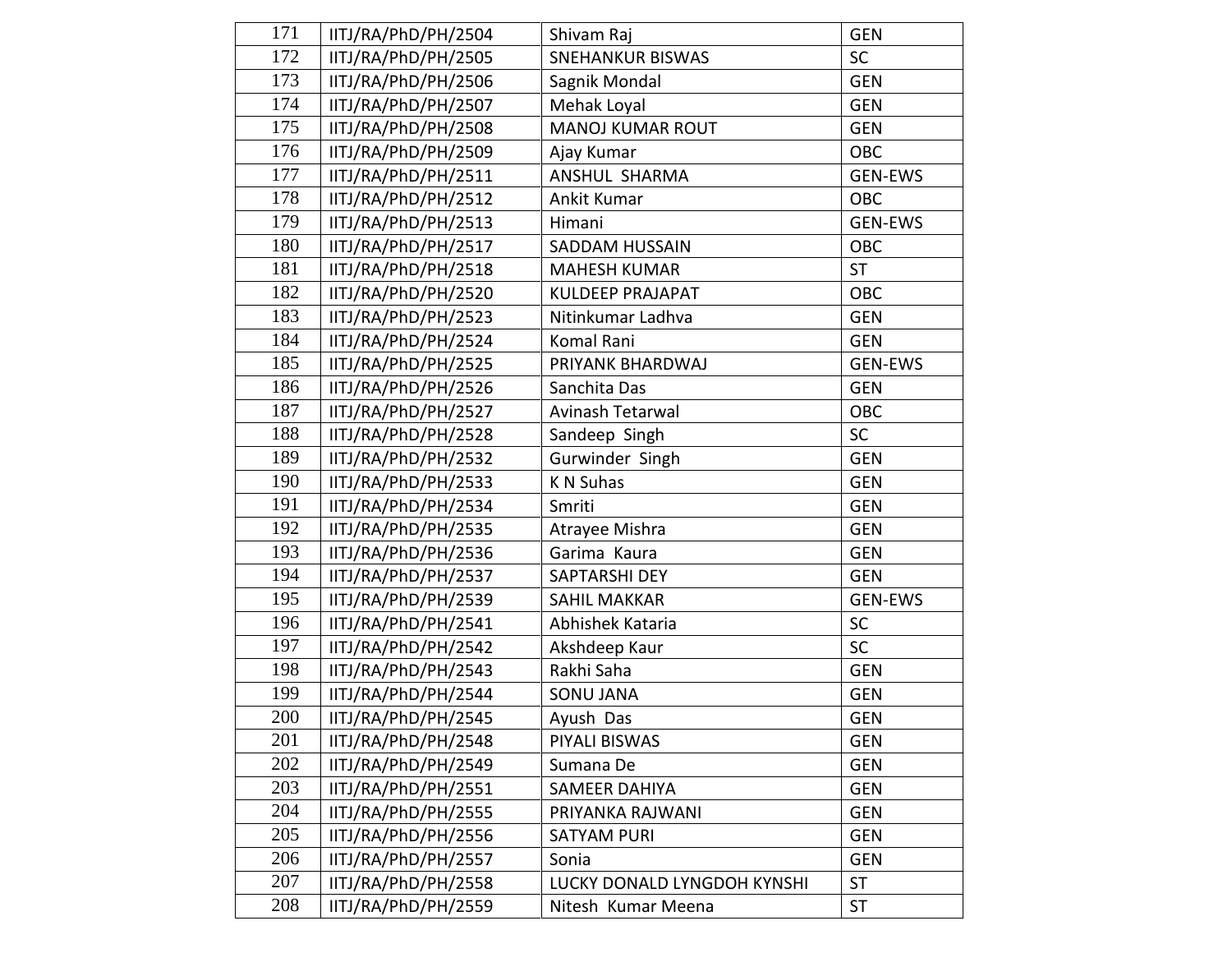| 209 | IITJ/RA/PhD/PH/2560 | <b>Pritam Chakraborty</b>  | <b>GEN</b>     |
|-----|---------------------|----------------------------|----------------|
| 210 | IITJ/RA/PhD/PH/2561 | RITOSREE SUTRADHAR         | OBC            |
| 211 | IITJ/RA/PhD/PH/2562 | HARI KRISHNAN K B          | <b>OBC</b>     |
| 212 | IITJ/RA/PhD/PH/2563 | Kamal Dey                  | <b>GEN-EWS</b> |
| 213 | IITJ/RA/PhD/PH/2565 | <b>SONALI MAITY</b>        | <b>GEN</b>     |
| 214 | IITJ/RA/PhD/PH/2566 | <b>SREELAKSHMY T</b>       | <b>GEN</b>     |
| 215 | IITJ/RA/PhD/PH/2567 | Chirag Gunvantrai Bhuptani | <b>GEN</b>     |
| 216 | IITJ/RA/PhD/PH/2572 | <b>SUMIT KUMARI</b>        | OBC            |
| 217 | IITJ/RA/PhD/PH/2573 | priya yadav                | OBC            |
| 218 | IITJ/RA/PhD/PH/2574 | <b>NIKHIL KUMAR</b>        | <b>GEN</b>     |
| 219 | IITJ/RA/PhD/PH/2576 | <b>KRISHNENDU KARMAKAR</b> | OBC            |
| 220 | IITJ/RA/PhD/PH/2577 | HIMADRI PARASHAR           | <b>GEN</b>     |
| 221 | IITJ/RA/PhD/PH/2578 | <b>Gurwinder Singh</b>     | <b>GEN</b>     |
| 222 | IITJ/RA/PhD/PH/2579 | Probit Jyoti Kalita        | <b>GEN</b>     |
| 223 | IITJ/RA/PhD/PH/2580 | <b>GOBIND RAM</b>          | SC             |
| 224 | IITJ/RA/PhD/PH/2581 | Mayank Pathak              | <b>GEN</b>     |
| 225 | IITJ/RA/PhD/PH/2582 | ARGHODEEP BISWAS           | SC             |
| 226 | IITJ/RA/PhD/PH/2584 | Santosh Kaur               | <b>GEN</b>     |
| 227 | IITJ/RA/PhD/PH/2585 | <b>SUMAN SAMANTA</b>       | <b>GEN</b>     |
| 228 | IITJ/RA/PhD/PH/2587 | Sounak Samanta             | <b>GEN</b>     |
| 229 | IITJ/RA/PhD/PH/2588 | <b>SANJAY KUMAR</b>        | OBC            |
| 230 | IITJ/RA/PhD/PH/2589 | Durgesh Rambhau Borkar     | OBC            |
| 231 | IITJ/RA/PhD/PH/2590 | Bijita Bose                | <b>GEN</b>     |
| 232 | IITJ/RA/PhD/PH/2592 | PRASHANT KUMAR CHOUDHARY   | <b>SC</b>      |
| 233 | IITJ/RA/PhD/PH/2593 | Abhishek Thakur            | <b>GEN</b>     |
| 234 | IITJ/RA/PhD/PH/2594 | RITIKA SHARMA              | <b>GEN</b>     |
| 235 | IITJ/RA/PhD/PH/2595 | Shruti Prakashan           | <b>OBC</b>     |
| 236 | IITJ/RA/PhD/PH/2596 | Gaurav                     | OBC            |
| 237 | IITJ/RA/PhD/PH/2597 | km shivani chaudhary       | <b>GEN-EWS</b> |
| 238 | IITJ/RA/PhD/PH/2598 | <b>KISHAN KUMAR</b>        | OBC            |
| 239 | IITJ/RA/PhD/PH/2599 | Saidul Sk                  | <b>GEN</b>     |
| 240 | IITJ/RA/PhD/PH/2600 | <b>GARGI DAS</b>           | <b>GEN</b>     |
| 241 | IITJ/RA/PhD/PH/2601 | <b>ARINDOM DAS</b>         | <b>GEN</b>     |
| 242 | IITJ/RA/PhD/PH/2602 | <b>HEMANTA UPADHYA</b>     | <b>GEN</b>     |
| 243 | IITJ/RA/PhD/PH/2603 | <b>KAKAN DEB</b>           | <b>GEN</b>     |
| 244 | IITJ/RA/PhD/PH/2604 | ARYAMAN SHARMA             | GEN-EWS        |
| 245 | IITJ/RA/PhD/PH/2605 | Shilpa Prakash             | <b>GEN</b>     |
| 246 | IITJ/RA/PhD/PH/2606 | <b>SABUJ MANDAL</b>        | <b>GEN</b>     |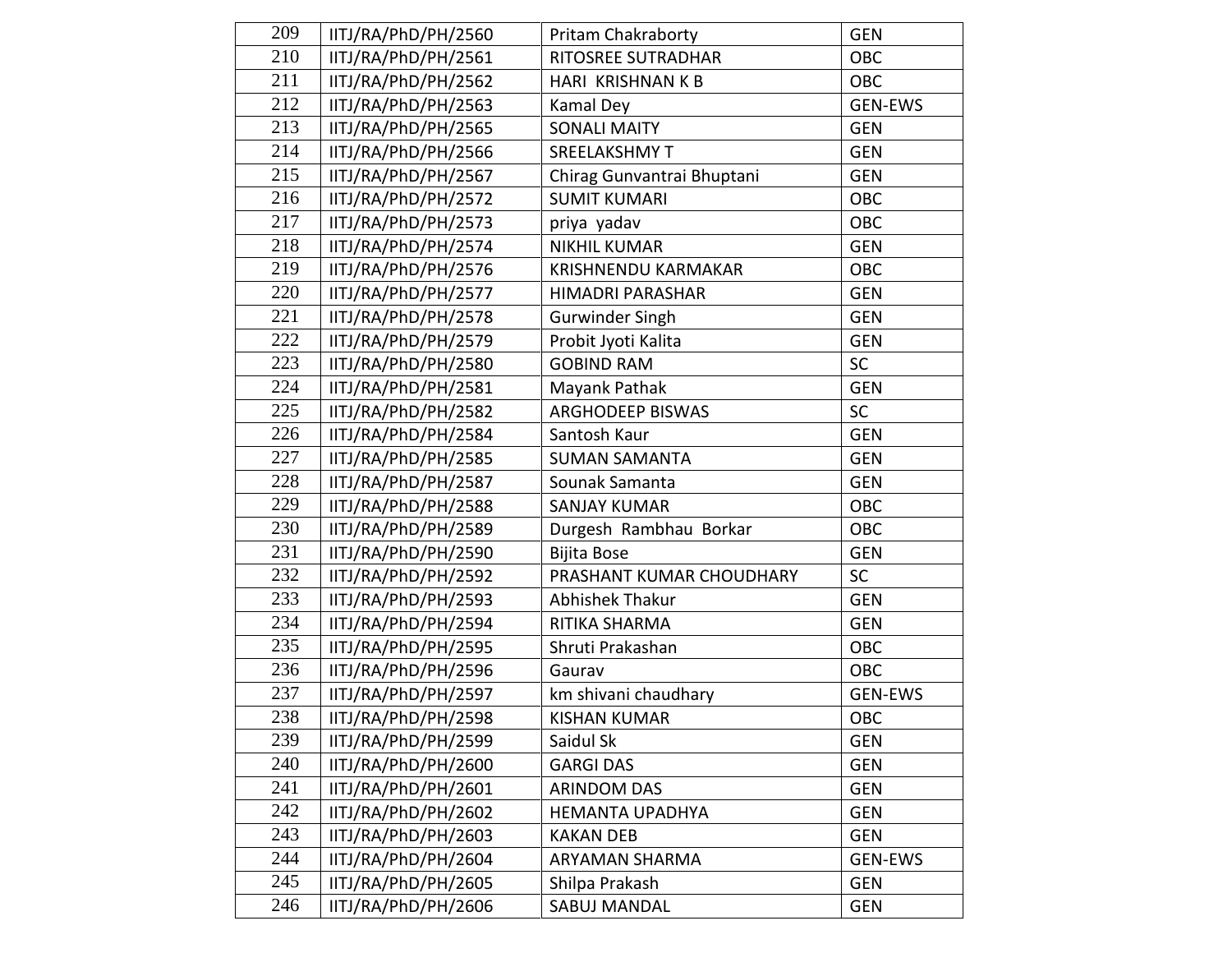| 247 | IITJ/RA/PhD/PH/2607 | Garima Dewangan            | <b>GEN</b>     |
|-----|---------------------|----------------------------|----------------|
| 248 | IITJ/RA/PhD/PH/2608 | Prapti Roy                 | <b>GEN</b>     |
| 249 | IITJ/RA/PhD/PH/2609 | <b>SUJIT DAS</b>           | <b>GEN-EWS</b> |
| 250 | IITJ/RA/PhD/PH/2610 | <b>Biswajit Nayak</b>      | <b>GEN-EWS</b> |
| 251 | IITJ/RA/PhD/PH/2613 | SURYANARAYAN NAYAK         | <b>GEN</b>     |
| 252 | IITJ/RA/PhD/PH/2614 | Aldrin B.E.                | OBC            |
| 253 | IITJ/RA/PhD/PH/2616 | <b>MADHULIKA MEENA</b>     | OBC            |
| 254 | IITJ/RA/PhD/PH/2618 | <b>MEENU RANI</b>          | <b>GEN</b>     |
| 255 | IITJ/RA/PhD/PH/2622 | Rohit Rathi                | <b>GEN</b>     |
| 256 | IITJ/RA/PhD/PH/2623 | <b>Biplab Dhara</b>        | SC             |
| 257 | IITJ/RA/PhD/PH/2624 | Kuldeep                    | OBC            |
| 258 | IITJ/RA/PhD/PH/2625 | <b>RITU</b>                | OBC            |
| 259 | IITJ/RA/PhD/PH/2626 | Bhabani Sankar Sahoo       | OBC            |
| 260 | IITJ/RA/PhD/PH/2627 | <b>MONU</b>                | <b>SC</b>      |
| 261 | IITJ/RA/PhD/PH/2628 | ATHUL P                    | OBC            |
| 262 | IITJ/RA/PhD/PH/2629 | Neha Kumari                | <b>GEN</b>     |
| 263 | IITJ/RA/PhD/PH/2630 | <b>TAPENDER</b>            | GEN            |
| 264 | IITJ/RA/PhD/PH/2632 | Ratiranjan Samal           | <b>GEN</b>     |
| 265 | IITJ/RA/PhD/PH/2633 | Raju Ram                   | <b>GEN</b>     |
| 266 | IITJ/RA/PhD/PH/2635 | Arya Ashok                 | <b>GEN</b>     |
| 267 | IITJ/RA/PhD/PH/2636 | HRUSHIKESHA MAHAPATRA      | <b>GEN</b>     |
| 268 | IITJ/RA/PhD/PH/2639 | <b>VHASKAR CHAKRABORTY</b> | <b>GEN</b>     |
| 269 | IITJ/RA/PhD/PH/2640 | Simran                     | <b>GEN-EWS</b> |
| 270 | IITJ/RA/PhD/PH/2641 | <b>GAUTAM DAS</b>          | OBC            |
| 271 | IITJ/RA/PhD/PH/2642 | Sourav Deb                 | <b>GEN-EWS</b> |
| 272 | IITJ/RA/PhD/PH/2643 | Puja kumari                | OBC            |
| 273 | IITJ/RA/PhD/PH/2645 | Uttam Sharma               | <b>GEN</b>     |
| 274 | IITJ/RA/PhD/PH/2646 | Kanchan Rani               | <b>SC</b>      |
| 275 | IITJ/RA/PhD/PH/2649 | Rohan Bose                 | <b>GEN</b>     |
| 276 | IITJ/RA/PhD/PH/2650 | Arghya Shakharu            | SC             |
| 277 | IITJ/RA/PhD/PH/2651 | <b>SOURAV DAS</b>          | <b>SC</b>      |
| 278 | IITJ/RA/PhD/PH/2652 | Kuldeep Sharma             | GEN-EWS        |
| 279 | IITJ/RA/PhD/PH/2653 | <b>JYOTI</b>               | OBC            |
| 280 | IITJ/RA/PhD/PH/2654 | Deepanshi Bhatnagar        | <b>GEN</b>     |
| 281 | IITJ/RA/PhD/PH/2655 | AASHU YADAV                | OBC            |
| 282 | IITJ/RA/PhD/PH/2657 | <b>SUBHADIP RANA</b>       | OBC            |
| 283 | IITJ/RA/PhD/PH/2658 | Nidhi Khokhar              | <b>GEN</b>     |
| 284 | IITJ/RA/PhD/PH/2659 | joel k joseph              | <b>GEN</b>     |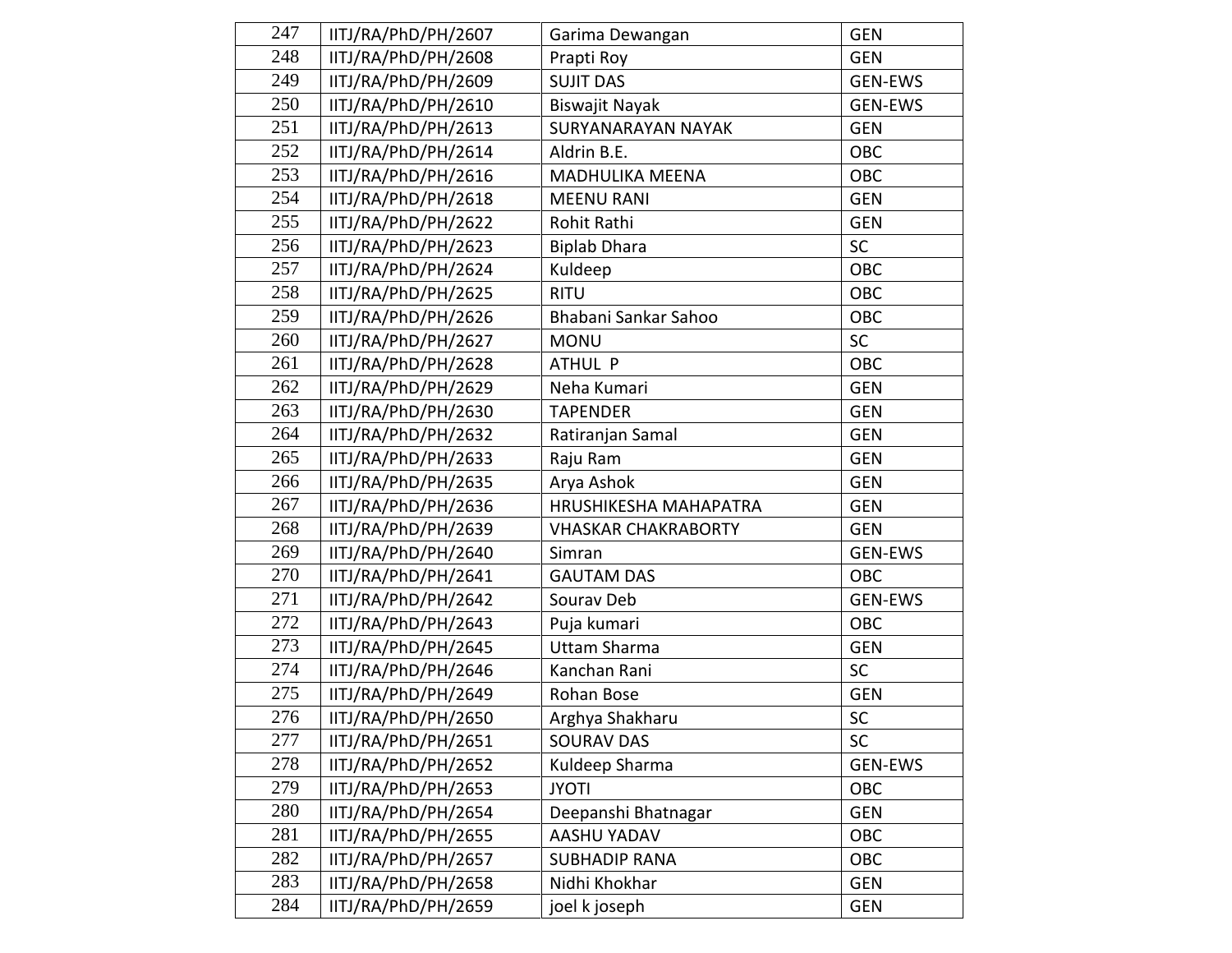| 285 | IITJ/RA/PhD/PH/2661 | Anil Kumar Yadav           | OBC            |
|-----|---------------------|----------------------------|----------------|
| 286 | IITJ/RA/PhD/PH/2662 | <b>SUBRATA MANNA</b>       | <b>GEN-EWS</b> |
| 287 | IITJ/RA/PhD/PH/2663 | Laishram Anamika Devi      | <b>SC</b>      |
| 288 | IITJ/RA/PhD/PH/2664 | <b>Arvind Kumar</b>        | <b>OBC</b>     |
| 289 | IITJ/RA/PhD/PH/2665 | <b>MONIKA PATHAK</b>       | <b>GEN-EWS</b> |
| 290 | IITJ/RA/PhD/PH/2666 | <b>RAKESH RAM</b>          | <b>SC</b>      |
| 291 | IITJ/RA/PhD/PH/2668 | Hridey Chetri              | OBC            |
| 292 | IITJ/RA/PhD/PH/2669 | Mitali Vijay               | <b>GEN</b>     |
| 293 | IITJ/RA/PhD/PH/2670 | Anshika Mishra             | GEN-EWS        |
| 294 | IITJ/RA/PhD/PH/2671 | Fathima Shafna KK          | OBC            |
| 295 | IITJ/RA/PhD/PH/2687 | <b>SHOUVIK SARKAR</b>      | <b>GEN</b>     |
| 296 | IITJ/RA/PhD/PH/2690 | <b>ARUN SAINI</b>          | OBC            |
| 297 | IITJ/RA/PhD/PH/2691 | P RAJESH ACHARY            | <b>GEN</b>     |
| 298 | IITJ/RA/PhD/PH/2826 | <b>NITIN KRIPLANI</b>      | <b>GEN</b>     |
| 299 | IITJ/RA/PhD/PH/2827 | <b>SUKANTA GHOSH</b>       | <b>GEN</b>     |
| 300 | IITJ/RA/PhD/PH/2828 | Parimal Jana               | <b>GEN</b>     |
| 301 | IITJ/RA/PhD/PH/2829 | Naveen Kumar               | OBC            |
| 302 | IITJ/RA/PhD/PH/2830 | Vaishali yadav             | OBC            |
| 303 | IITJ/RA/PhD/PH/2831 | Jayant Kumar Gupta         | <b>GEN</b>     |
| 304 | IITJ/RA/PhD/PH/2833 | Naressh Kumar R            | <b>GEN</b>     |
| 305 | IITJ/RA/PhD/PH/2834 | <b>SONALI JANA</b>         | <b>GEN</b>     |
| 306 | IITJ/RA/PhD/PH/2836 | <b>GARIMA POPLY</b>        | <b>GEN</b>     |
| 307 | IITJ/RA/PhD/PH/2837 | SANTOSH KUMAR SAHOO        | OBC            |
| 308 | IITJ/RA/PhD/PH/2838 | SMRUTI RANJAN PARIDA       | OBC            |
| 309 | IITJ/RA/PhD/PH/2839 | Meghana N                  | OBC            |
| 310 | IITJ/RA/PhD/PH/2840 | SNEHA S                    | OBC            |
| 311 | IITJ/RA/PhD/PH/2841 | Pankaj                     | OBC            |
| 312 | IITJ/RA/PhD/PH/2842 | Harshit Choubey            | <b>GEN</b>     |
| 313 | IITJ/RA/PhD/PH/2843 | Mijanur 9836278431 Rahaman | OBC            |
| 314 | IITJ/RA/PhD/PH/2845 | Pravesh Sharma             | <b>GEN</b>     |
| 315 | IITJ/RA/PhD/PH/2846 | Sunaina Agarwal            | <b>GEN-EWS</b> |
| 316 | IITJ/RA/PhD/PH/2847 | Pawan Kumar                | OBC            |
| 317 | IITJ/RA/PhD/PH/2848 | Saheb Paramanik            | OBC            |
| 318 | IITJ/RA/PhD/PH/2849 | SWAGATA MUKHOPADHYAY       | <b>GEN</b>     |
| 319 | IITJ/RA/PhD/PH/2852 | Biswajit Maharana          | OBC            |
| 320 | IITJ/RA/PhD/PH/2853 | Milind Singh               | <b>GEN</b>     |
| 321 | IITJ/RA/PhD/PH/2854 | susanta mohapatra          | <b>GEN</b>     |
| 322 | IITJ/RA/PhD/PH/2855 | <b>SAHIL SAINI</b>         | OBC            |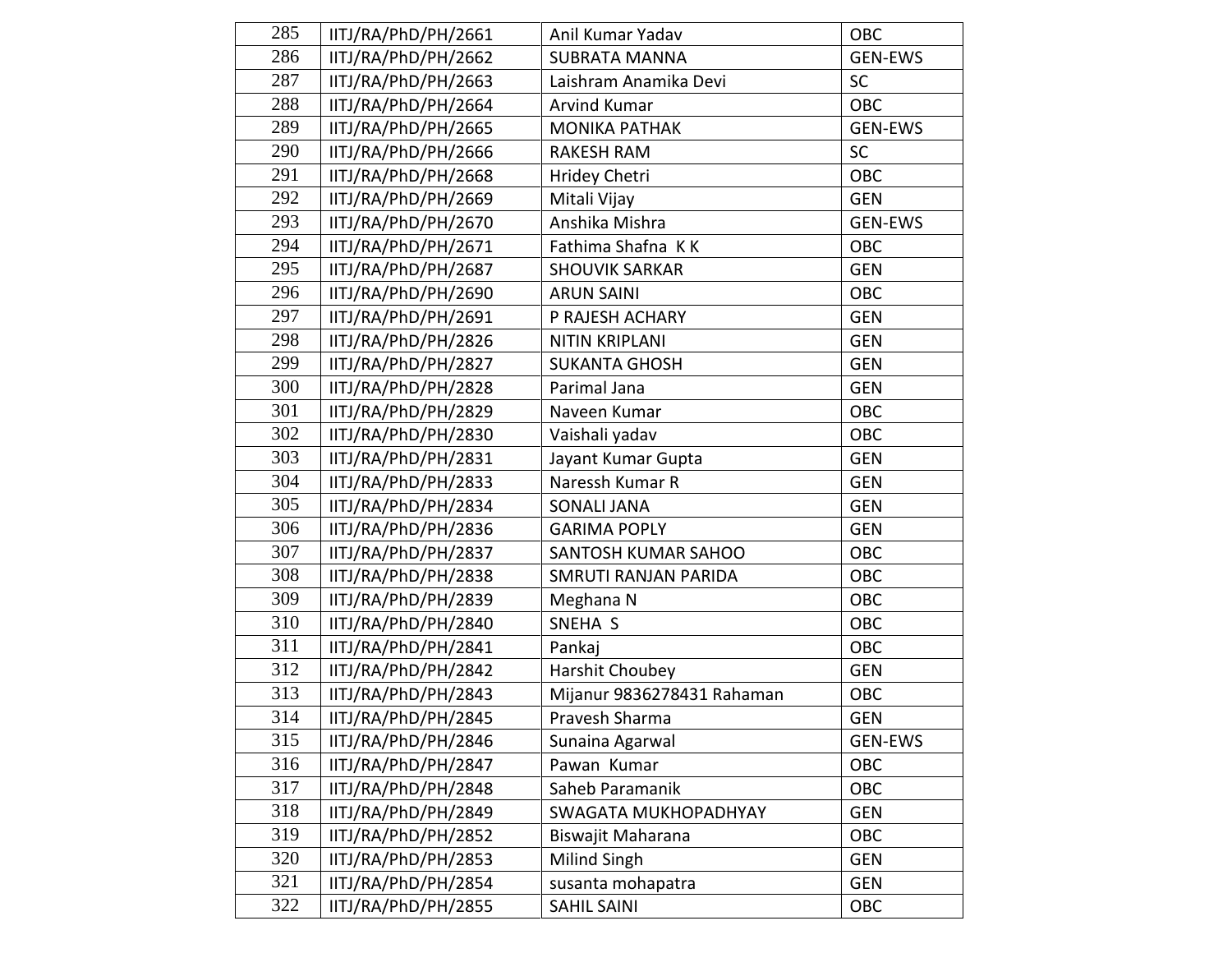| 323 | IITJ/RA/PhD/PH/2856 | <b>RAHUL MURALI</b>       | OBC            |
|-----|---------------------|---------------------------|----------------|
| 324 | IITJ/RA/PhD/PH/2857 | Siddhant Singh            | OBC            |
| 325 | IITJ/RA/PhD/PH/2858 | Dimpal Boro               | <b>ST</b>      |
| 326 | IITJ/RA/PhD/PH/2862 | Shipra Aswal              | <b>GEN</b>     |
| 327 | IITJ/RA/PhD/PH/2400 | <b>SWAPNA ROUT</b>        | GEN-EWS        |
| 328 | IITJ/RA/PhD/PH/2410 | ISITA CHATTERJEE          | <b>GEN</b>     |
| 329 | IITJ/RA/PhD/PH/2487 | Anish Kumar               | <b>OBC</b>     |
| 330 | IITJ/RA/PhD/PH/2531 | UTKARSH KUMAR TIWARI      | <b>GEN-EWS</b> |
| 331 | IITJ/RA/PhD/PH/2996 | Christan Sam S            | OBC            |
| 332 | IITJ/RA/PhD/PH/2997 | Saurabh Pratap Singh      | <b>GEN-EWS</b> |
| 333 | IITJ/RA/PhD/PH/2999 | <b>Mudassir Husain</b>    | OBC            |
| 334 | IITJ/RA/PhD/PH/3001 | Roshni Benny              | <b>GEN</b>     |
| 335 | IITJ/RA/PhD/PH/3002 | Gulshan Kumar             | <b>SC</b>      |
| 336 | IITJ/RA/PhD/PH/3003 | <b>ANKITA MOHANTY</b>     | <b>GEN</b>     |
| 337 | IITJ/RA/PhD/PH/3004 | <b>SAMIR KHAN</b>         | OBC            |
| 338 | IITJ/RA/PhD/PH/3006 | SIDDHANT TIWARI           | <b>GEN</b>     |
| 339 | IITJ/RA/PhD/PH/3007 | <b>SHRING JAISWAL</b>     | OBC            |
| 340 | IITJ/RA/PhD/PH/3008 | RAJKUMAR SHANAJAOBA SINGH | <b>GEN</b>     |
| 341 | IITJ/RA/PhD/PH/3010 | Abhinash Kumar Roy        | <b>GEN</b>     |
| 342 | IITJ/RA/PhD/PH/3011 | Soumik Mahanti            | <b>GEN</b>     |
| 343 | IITJ/RA/PhD/PH/3014 | <b>RAHUL SINGH</b>        | <b>GEN</b>     |
| 344 | IITJ/RA/PhD/PH/3021 | Rashmi Trivedi            | <b>GEN</b>     |
| 345 | IITJ/RA/PhD/PH/3023 | Zainab Khan               | <b>GEN</b>     |
| 346 | IITJ/RA/PhD/PH/3024 | <b>MANDIRA BISWAS</b>     | <b>SC</b>      |
| 347 | IITJ/RA/PhD/PH/3025 | Adesh Kumar               | SC             |
| 348 | IITJ/RA/PhD/PH/3026 | Vashisth Sharma           | <b>GEN</b>     |
| 349 | IITJ/RA/PhD/PH/3031 | Sankha Satpathi           | <b>GEN</b>     |
| 350 | IITJ/RA/PhD/PH/3032 | Maaz Khan                 | <b>GEN</b>     |
| 351 | IITJ/RA/PhD/PH/3033 | <b>JATTAN TALAN</b>       | <b>GEN</b>     |
| 352 | IITJ/RA/PhD/PH/3034 | Shatakshi Chamoli         | <b>GEN</b>     |
| 353 | IITJ/RA/PhD/PH/3035 | Vikas Vikas               | <b>SC</b>      |
| 354 | IITJ/RA/PhD/PH/3037 | Vaibhav Singh             | <b>GEN</b>     |
| 355 | IITJ/RA/PhD/PH/3038 | <b>VAISHALI KUMARI</b>    | SC             |
| 356 | IITJ/RA/PhD/PH/3039 | <b>NIKITA SINGH</b>       | SC             |
| 357 | IITJ/RA/PhD/PH/3041 | shailash kumar verma      | SC             |
| 358 | IITJ/RA/PhD/PH/3042 | <b>TARUN CHANDA</b>       | OBC            |
| 359 | IITJ/RA/PhD/PH/3043 | Subham Debnath            | OBC            |
| 360 | IITJ/RA/PhD/PH/3045 | Khushboo Shah             | <b>GEN-EWS</b> |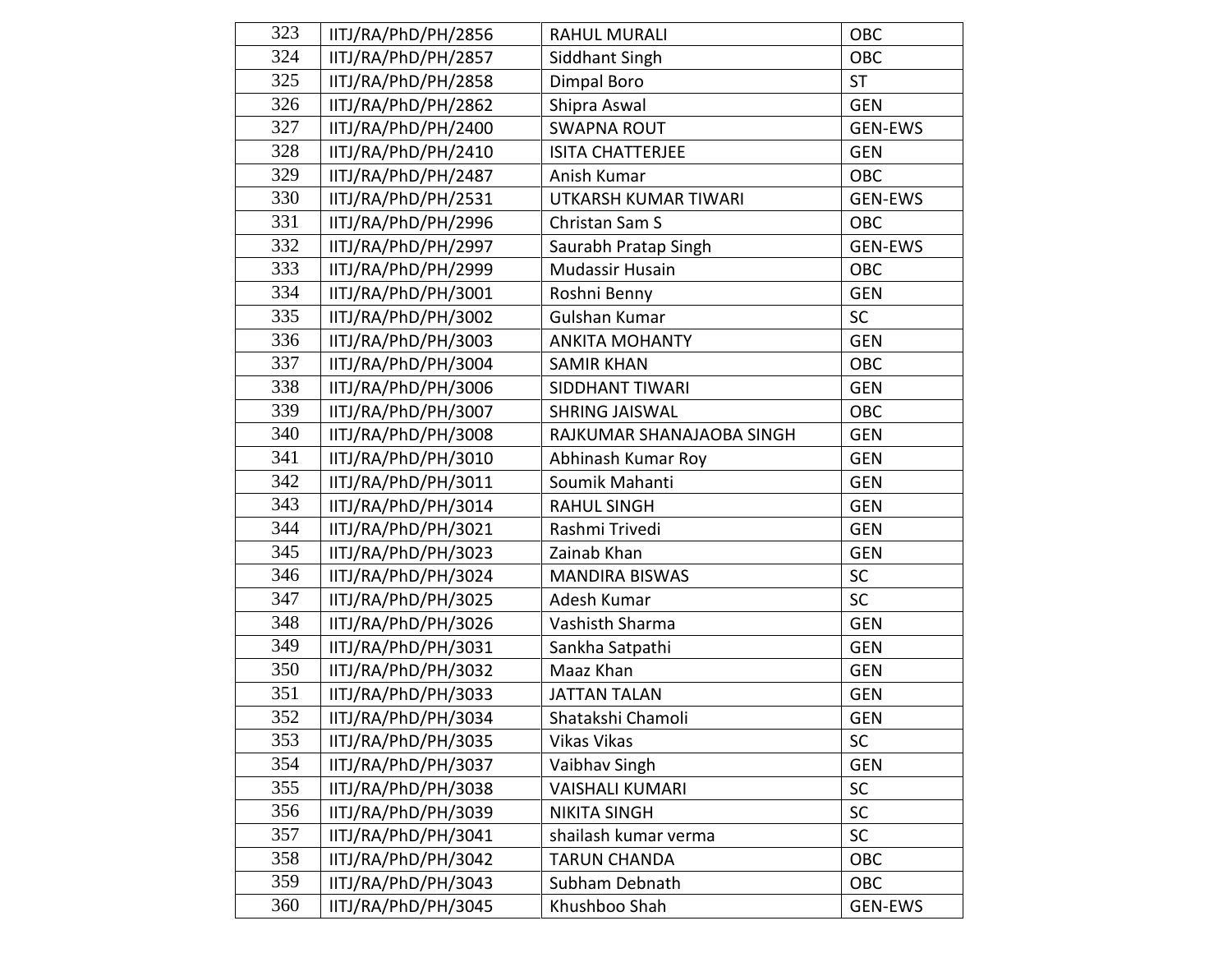| 361 | IITJ/RA/PhD/PH/3046 | MAHAVEER o                    | OBC            |
|-----|---------------------|-------------------------------|----------------|
| 362 | IITJ/RA/PhD/PH/3048 | <b>MANSHI RANI</b>            | OBC            |
| 363 | IITJ/RA/PhD/PH/3049 | Priyanka Saini                | OBC            |
| 364 | IITJ/RA/PhD/PH/3050 | <b>GOURHARI GHOSH</b>         | <b>GEN</b>     |
| 365 | IITJ/RA/PhD/PH/3051 | Sougata Karmakar              | <b>OBC</b>     |
| 366 | IITJ/RA/PhD/PH/3052 | Lokesh Kumar                  | OBC            |
| 367 | IITJ/RA/PhD/PH/3053 | <b>RAHUL KUMAR</b>            | <b>OBC</b>     |
| 368 | IITJ/RA/PhD/PH/3054 | Tamanna Tomar                 | <b>ST</b>      |
| 369 | IITJ/RA/PhD/PH/3056 | bharat prajapat               | <b>OBC</b>     |
| 370 | IITJ/RA/PhD/PH/3060 | PALASH MAKUMURIA              | <b>OBC</b>     |
| 371 | IITJ/RA/PhD/PH/3062 | <b>ASHWANI MAURYA</b>         | OBC            |
| 372 | IITJ/RA/PhD/PH/3063 | Palash Nandi                  | <b>GEN-EWS</b> |
| 373 | IITJ/RA/PhD/PH/3064 | Sourav samanta                | <b>GEN</b>     |
| 374 | IITJ/RA/PhD/PH/3065 | DIBYARANJAN NAYAK             | <b>GEN</b>     |
| 375 | IITJ/RA/PhD/PH/3066 | <b>ARNAB DAS</b>              | <b>GEN</b>     |
| 376 | IITJ/RA/PhD/PH/3067 | <b>VIKASH MAAN</b>            | <b>GEN</b>     |
| 377 | IITJ/RA/PhD/PH/3068 | <b>SAGAR KUMAR PATHAK</b>     | <b>GEN</b>     |
| 378 | IITJ/RA/PhD/PH/3069 | <b>MAHESH PRASAD SINHA</b>    | <b>OBC</b>     |
| 379 | IITJ/RA/PhD/PH/3073 | lavisha singla                | <b>GEN</b>     |
| 380 | IITJ/RA/PhD/PH/3075 | <b>ANITA TUDU</b>             | <b>ST</b>      |
| 381 | IITJ/RA/PhD/PH/3076 | Rajneil Baruah                | <b>GEN</b>     |
| 382 | IITJ/RA/PhD/PH/3077 | Prakash Yadav                 | OBC            |
| 383 | IITJ/RA/PhD/PH/3079 | UMESH ANIRUDDHA DAVE JIGNYASA | <b>GEN-EWS</b> |
| 384 | IITJ/RA/PhD/PH/3082 | <b>RITU</b>                   | GEN-EWS        |
| 385 | IITJ/RA/PhD/PH/3083 | Partha pratim Das             | OBC            |
| 386 | IITJ/RA/PhD/PH/3085 | PRIYA PAHWA                   | <b>GEN-EWS</b> |
| 387 | IITJ/RA/PhD/PH/3086 | <b>BIPLAB SARKAR</b>          | <b>SC</b>      |
| 388 | IITJ/RA/PhD/PH/3089 | Pyarlal Badseth               | <b>SC</b>      |
| 389 | IITJ/RA/PhD/PH/3090 | <b>VIJAY KUMAR KUMAWAT</b>    | <b>OBC</b>     |
| 390 | IITJ/RA/PhD/PH/3091 | Trapti Khatri                 | <b>GEN</b>     |
| 391 | IITJ/RA/PhD/PH/3093 | Anu Sheokand                  | <b>GEN</b>     |
| 392 | IITJ/RA/PhD/PH/3098 | <b>Bharti</b>                 | <b>SC</b>      |
| 393 | IITJ/RA/PhD/PH/3099 | SINGDHA SAGARIKA BEHERA       | SC             |
| 394 | IITJ/RA/PhD/PH/3100 | Dibyaranjan Das               | <b>GEN</b>     |
| 395 | IITJ/RA/PhD/PH/3102 | <b>MIZANUR ALAM</b>           | <b>OBC</b>     |
| 396 | IITJ/RA/PhD/PH/3103 | <b>BIBHUDATTA SAHOO</b>       | OBC            |
| 397 | IITJ/RA/PhD/PH/3104 | <b>LALTU GAZI</b>             | <b>GEN</b>     |
| 398 | IITJ/RA/PhD/PH/3106 | Parul Mangal                  | <b>GEN</b>     |